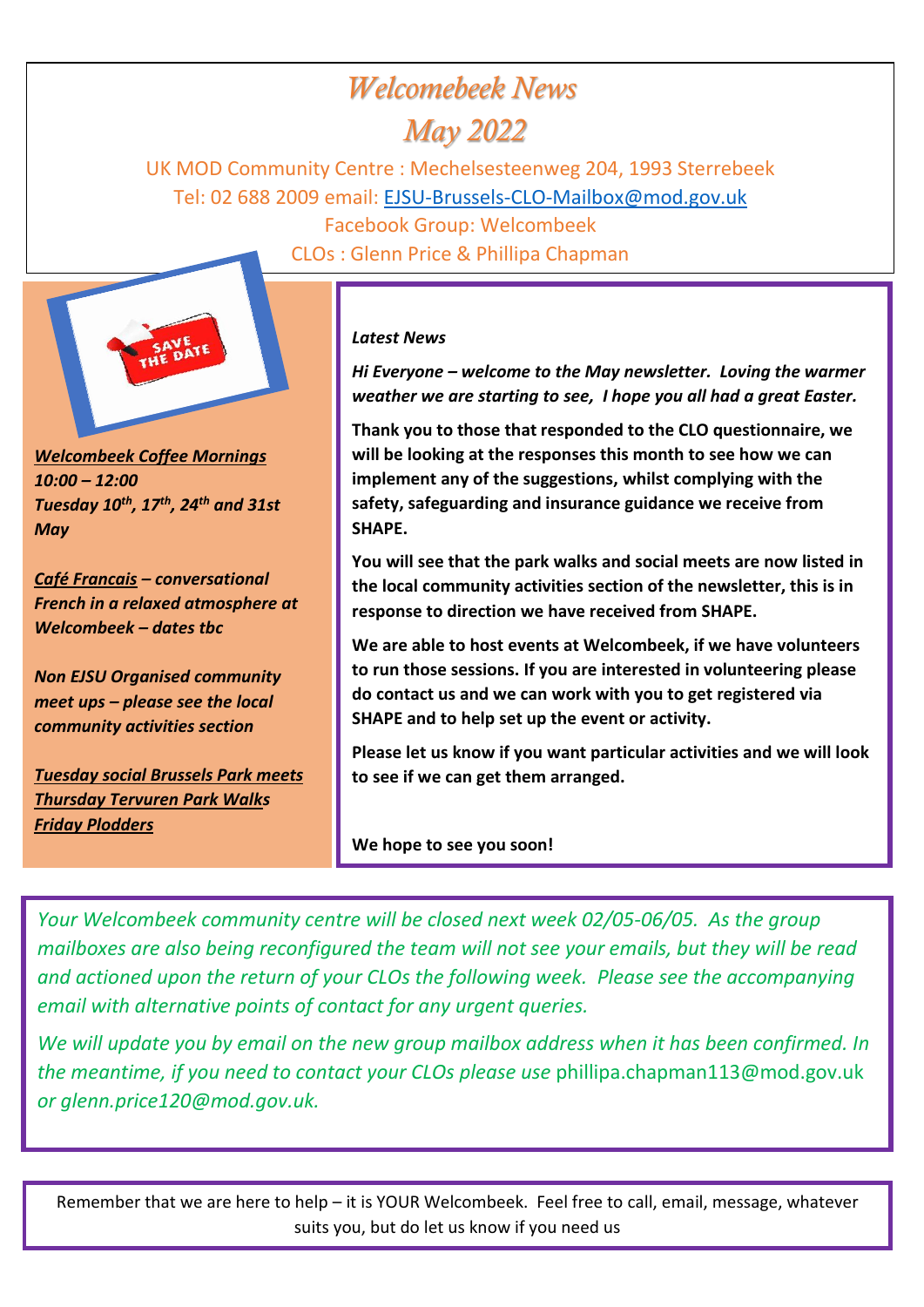# *Welfare Information -*

If you have not already seen it, here is the JCCC Virtual Contact Card. The card has been added to EJSUNet and can be found at the following link: JCCC – [European Joint Support](https://gbr01.safelinks.protection.outlook.com/?url=https%3A%2F%2Fwww.ejsu.net%2Fjccc%2F&data=05%7C01%7CPhillipa.Chapman113%40mod.gov.uk%7C2a5eb737e20f433cccb908da26dca305%7Cbe7760ed5953484bae95d0a16dfa09e5%7C0%7C0%7C637865026305592234%7CUnknown%7CTWFpbGZsb3d8eyJWIjoiMC4wLjAwMDAiLCJQIjoiV2luMzIiLCJBTiI6Ik1haWwiLCJXVCI6Mn0%3D%7C3000%7C%7C%7C&sdata=KUhCWOSWhYBLf4Dig8Qq27VIEj0vewBZdmMgF21t0qE%3D&reserved=0)  [Unit \(ejsu.net\)](https://gbr01.safelinks.protection.outlook.com/?url=https%3A%2F%2Fwww.ejsu.net%2Fjccc%2F&data=05%7C01%7CPhillipa.Chapman113%40mod.gov.uk%7C2a5eb737e20f433cccb908da26dca305%7Cbe7760ed5953484bae95d0a16dfa09e5%7C0%7C0%7C637865026305592234%7CUnknown%7CTWFpbGZsb3d8eyJWIjoiMC4wLjAwMDAiLCJQIjoiV2luMzIiLCJBTiI6Ik1haWwiLCJXVCI6Mn0%3D%7C3000%7C%7C%7C&sdata=KUhCWOSWhYBLf4Dig8Qq27VIEj0vewBZdmMgF21t0qE%3D&reserved=0)

Defence **Business Services** 

# **JCCC Virtual Contact Card** ..download today

If your family needs to contact the Joint Casualty and Compassionate Centre (JCCC), all they need is the 24/7 phone number and your Service Number.

The new JCCC Virtual Contact Card makes this easy. Simply download and share via smartphones.





**SCAN** 

Scan the QR code on your smartphone



Save the JCCC Virtual

Contact Card to your

# **SHARE**

Personalise with your Service Number and share with your family

# Scan the QR code to download



Any questions? Contact DBS-JCCCGroupMailbox@mod.gov.uk

contacts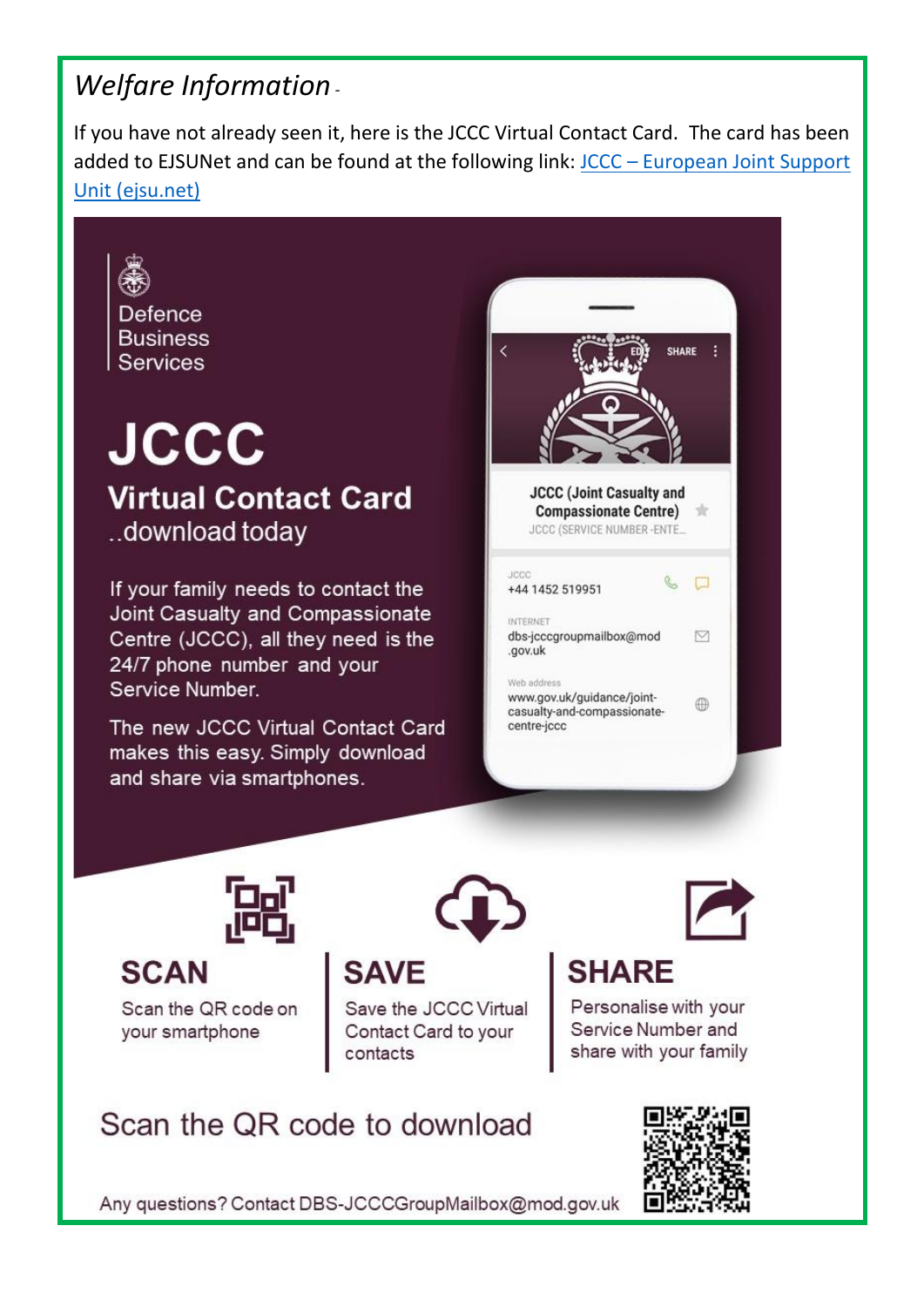### *Make-a-Wish at SHAPE*

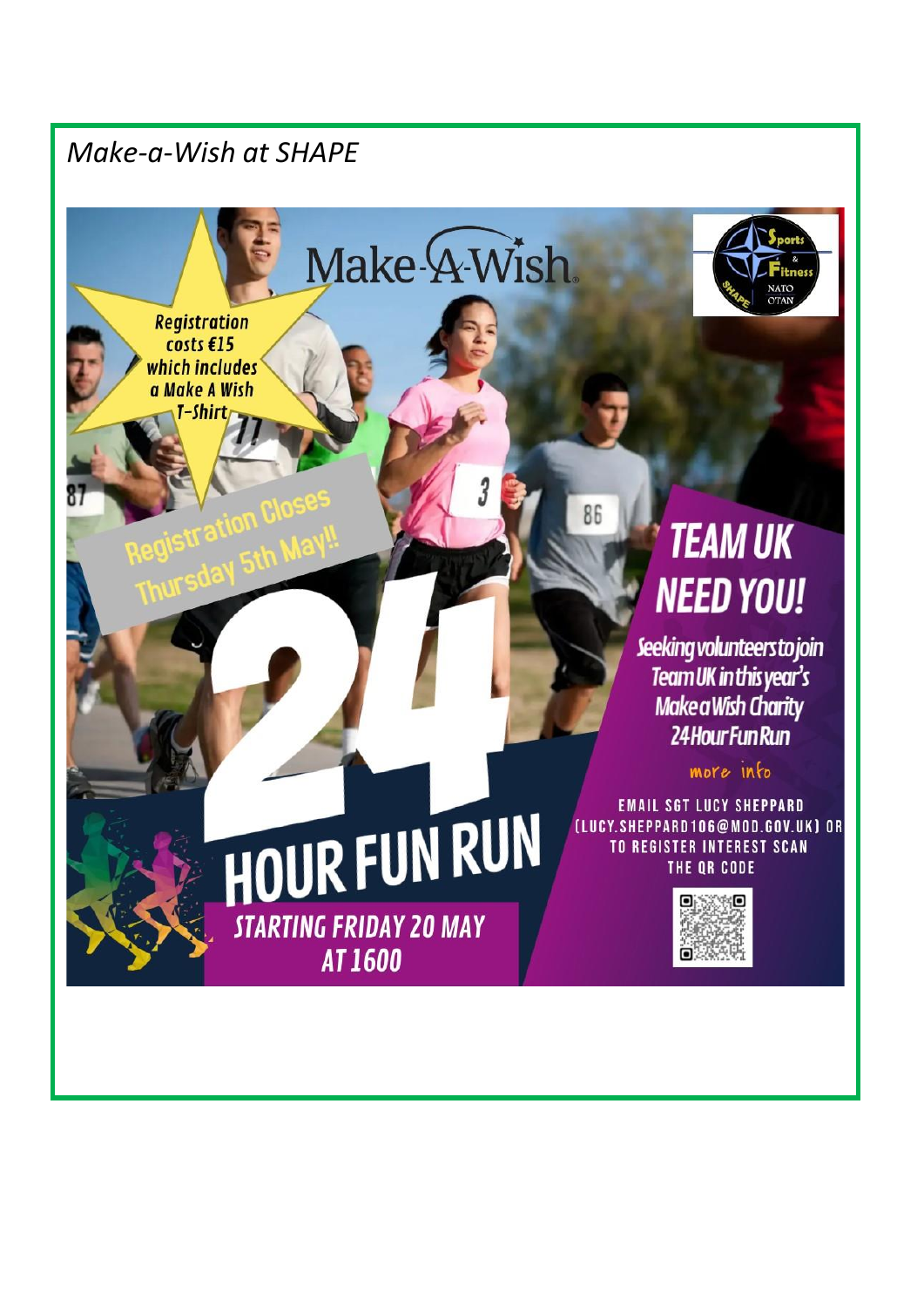# Mental Health Awareness Week - 9<sup>th</sup>-15<sup>th</sup> May 2022

Mental Health Awareness Week is an annual event when there is an opportunity for the whole of the UK to focus on achieving good mental health. The Mental Health Foundation started the event 21 years ago. Each year the Foundation continues to set the theme, organise and host the week. The event has grown to become one of the biggest awareness weeks across the UK and globally.

This year the week will raise awareness of the impact of loneliness on our mental wellbeing and the practical steps we can take to address it. Reducing loneliness is a major step towards a mentally healthy society. Loneliness is affecting more and more of us in the UK and has had a huge impact on our physical and mental health during the pandemic. Our connection to other people and our community is fundamental to protecting our mental health and we need to find better ways of tackling the epidemic of loneliness. We can all play a part in this. For more information visit <https://www.mentalhealth.org.uk/campaigns/mental-health-awareness-week>

Additionally Action for Happiness Page [Happier Kinder Together | Action for Happiness](https://gbr01.safelinks.protection.outlook.com/?url=https%3A%2F%2Factionforhappiness.org%2F&data=05%7C01%7CPhillipa.Chapman113%40mod.gov.uk%7Cad7b9c46b2674914478908da27ae22be%7Cbe7760ed5953484bae95d0a16dfa09e5%7C0%7C0%7C637865926259696560%7CUnknown%7CTWFpbGZsb3d8eyJWIjoiMC4wLjAwMDAiLCJQIjoiV2luMzIiLCJBTiI6Ik1haWwiLCJXVCI6Mn0%3D%7C3000%7C%7C%7C&sdata=%2FWqmKkjntNeKrZKEJMPM0HTE0yqpF8gejghUtqMRIVk%3D&reserved=0)

#### Local Community Activities

*Each week members of your local community meet up for various activities in the area. One or both of your CLOs will usually be in attendance should you have any questions, or just want a chat.*  So, in Mech members of your focul community meet up for various activities in the urea. well be the product of product steps we can take the product we can take to address it.

*Tuesdays – Brussels Park meets at various locations including* Bois De La Cambre, Woluwe, Jubilee Park, the Botanical Gardens – a stroll in the park *followed by coffee. Location and time will be promulgated by email and Facebook each week.*

*Thursdays – Tervuren Park walk - at 10 o'clock the community meet at the Arches into the park at the end of Gordaallaan, 3080 Tervuren. A walk in the park, followed by coffee at the park coffee van or a coffee shop in Tervuren.* 

*Fridays – Friday Plodders – at 9 o'clock community members meet at the Arches into the park at the end of Gordaallaan, 3080 Tervuren. An opportunity to run, jog or walk with likeminded people! Usually followed by coffee at the park coffee van.* 

*Disclaimer: All local community meetups are non-EJSU activities and therefore not covered by EJSU insurance. Families are responsible for their own children, health, safety and transport arrangements.*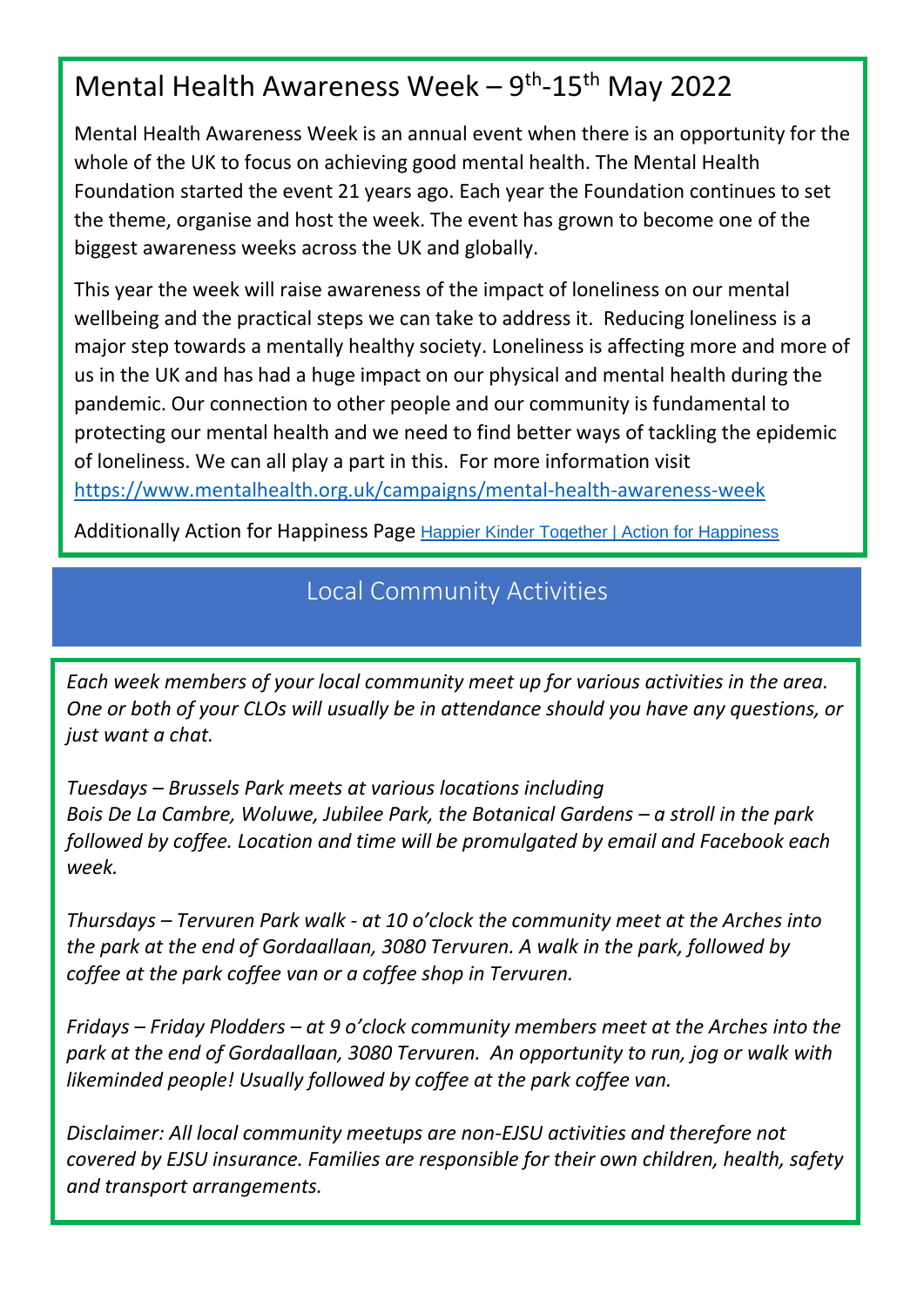#### **Kunstenfestivaldesarts 2022**

From 7 to 28 May 2022, festival of the arts all over Brussels.

At the Kunstenfestivaldesarts you can enjoy contemporary theatre, performance, dance,

film and visual arts during 3 weeks. Artists from Brussels and different parts of the world invite you to discover their creations and reflect together on current events and the complex reality of the city. <https://kfda.be/>

# **KFDA**



**Bread Festival**

On Saturday 7 May 2022, from 10 am to 9 pm, at the Rond-point Schuman.

The Bread Festival with hundreds of breads in all forms and colours and from all regions. Millers will explain flour, artisan bakers and chefs from many countries will invite everyone to discover their best

products, their technical skills, their tasty recipes and a wide variety of accompaniments.

<http://schumansquare.net/>

#### **Brussels Jazz Weekend 2022**

From 27 to 29 May 2022, at various places in Brussels.

The Brussels Jazz Weekend offers more than 200 free concerts spread over 4 squares in Brussels and numerous indoor stages. During this 6th edition, Toots Thielemans will be in the spotlight: the Brussels jazz legend would have turned 100 this year. During the entire Brussels Jazz Weekend, the line-up on the Grand-Place stage will be entirely dedicated to his work.



<https://www.brusselsjazzweekend.be/>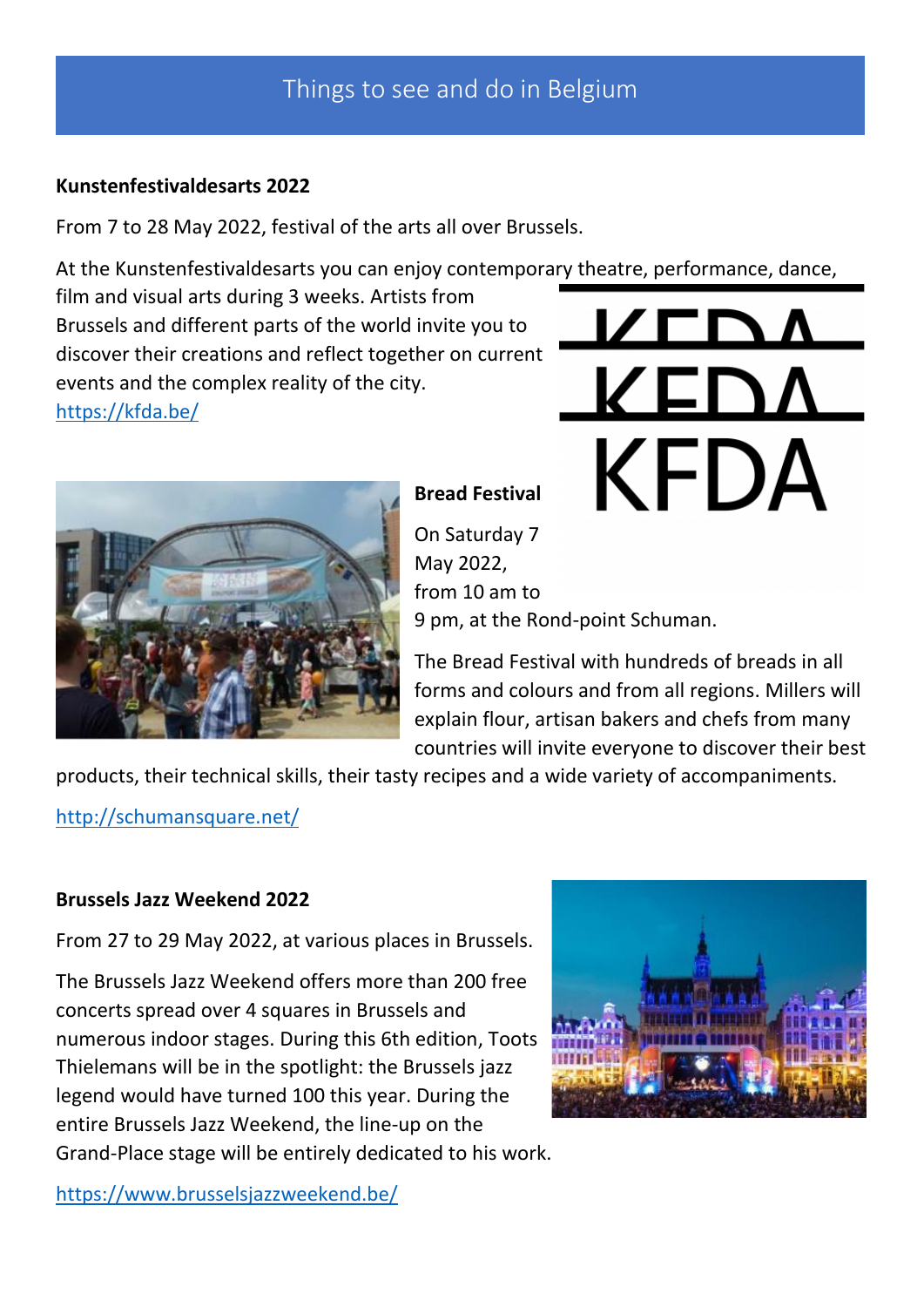

#### **Oostende voor Anker/Ostend at Anchor – 19th -22nd May**

Year after year, 'Oostende voor Anker' represents the ultimate pole of attraction for hundreds of skippers of classic ships. The festival of authentic shipping doesn't only take place on the quays: there are also dozens of shows, demonstrations, performances and exhibitions on the squares and in the

streets of Ostend. This year, the action will be concentrated around the Mercator and Montgomery Dock. <https://www.oostendevooranker.be/en/>

#### **Looking for more ideas? Check out these websites for Brussels, Flanders and Wallonia:**

<https://www.brussels.be/agenda>

<https://www.brussels.be/events>

<https://www.visitflanders.com/en/things-to-do/events>

<https://walloniabelgiumtourism.co.uk/en-gb/3/see-do/events-calendar>

#### **Other website links you may find useful:**

http://shapehive.blogspot.com/

https://www.thebulletin.be/coronavirus-belgium-information-covid-19-questions-answers https://visit.brussels/en/article/coronavirus-info-state-of-play-brussels https://www.brusselsairport.be/en/passengers/the-impact-of-the-coronavirus <https://diplomatie.belgium.be/en/services/protocol/covid-19> Finally, your Brussels CLOs at Welcombeek wish you and your families a safe, happy and

pleasant month. We look forward to meeting up with as many of you as possible at the future activities and events.